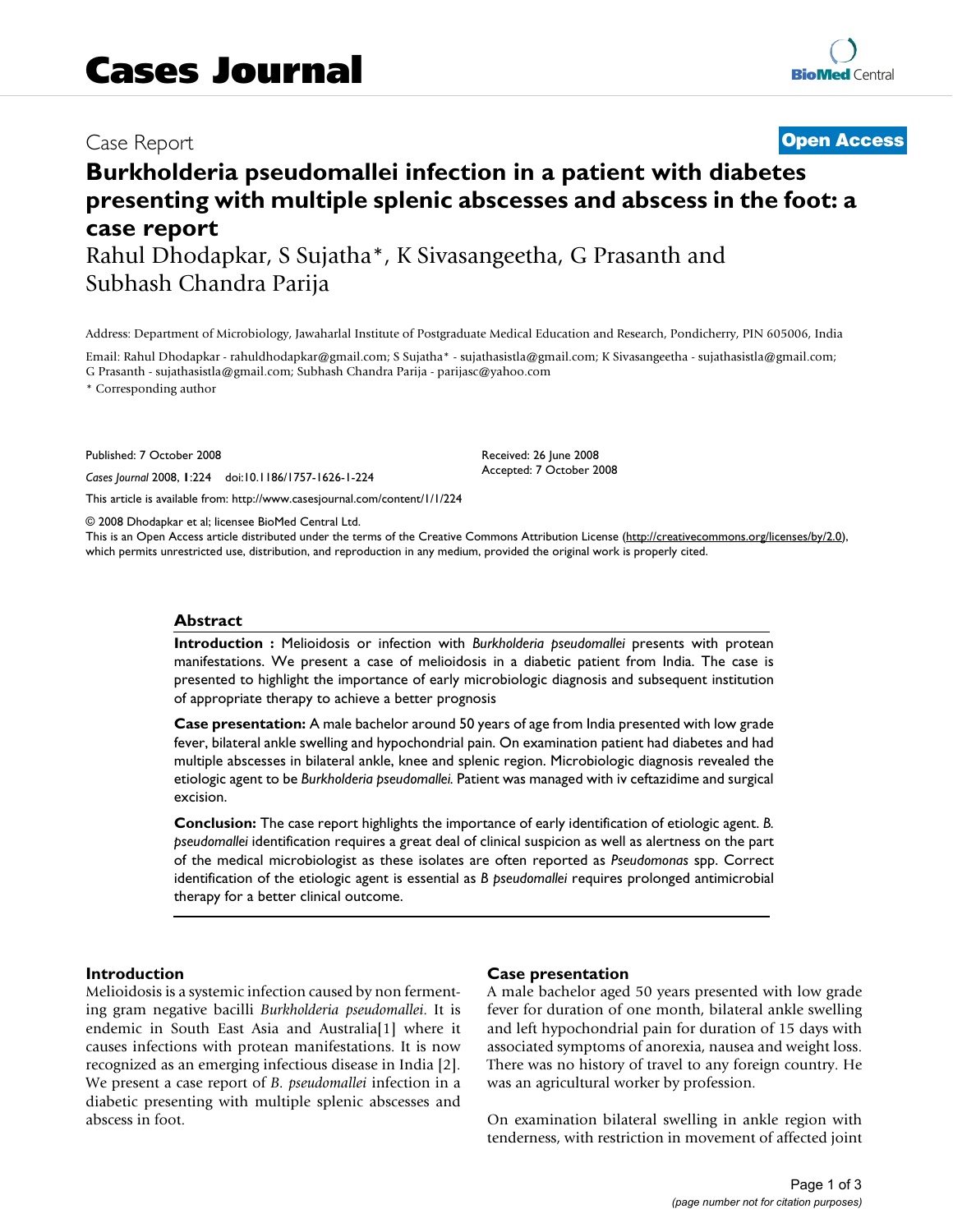was observed(Figure 1); per abdomen examination revealed a spleen of 4 cm below the costal margin which was tender on palpation. USG abdomen confirmed the physical finding of an enlarged spleen with multiple hypo echoic lesions, largest being 3 cm in diameter. X ray of ankles was normal with no joint involvement. Ultrasonographic examination revealed a collection of fluid in subcutaneous plane in bilateral ankle region(Figure 2). Investigations revealed neutrophilia, raised ESR and a markedly elevated ALP- 750 U/L. The patient was diagnosed to be a diabetic on the basis of oral glucose tolerance test. Further during the course of his stay in the hospital, the patient developed a swelling in his right knee. At this point a differential diagnosis of tuberculosis, AIDS with multiple site infections, and infective endocarditis were considered. However these were ruled out as specific tests for tuberculosis and HIV were negative, blood culture was negative and there were no cardiac abnormalities detected in the echocardiogram. A diagnostic aspirate from the left ankle revealed frank pus which on gram staining revealed the presence of gram negative bacilli with a typical safety pin appearance. Culture from the pus grew dry wrinkled colonies on blood agar and pinkish rugose colonies on MacConkey's agar(Figure 3). The peculiar appearance on gram staining and colony characters on culture raised the suspicion of *B. pseudomallei*. The isolate was identified as *B. pseudomallei* by standard biochemical methods [3] and was found to be sensitive to ciprofloxacin and ceftazidime. The patient was started on Ceftazidime 2 grams iv given 8 hourly, abscesses were drained surgically, repeat cultures were positive for two weeks but were sterile thereafter; iv antibiotics were continued for one month. Control of the patient's blood sugar was achieved simultaneously and he was discharged after a month. One of the surprising fea-



**Figure 1 Bilateral ankle swelling.**



**Figure 2 Left knee swelling.**

tures was that the patient remained afebrile throughout the course of hospitalization.

### **Discussion**

*Burkholderia pseudomallei* is a soil saprophyte, endemic in south east Asian countries – Vietnam, Thailand and also in Australia[1]. Though inoculation is believed to be the major mode of infection, ingestion and person to person transmission have also been suggested in certain cases. *B.*



Figure 3 **Growth of** *Burkholderia pseudomallei* **on Mac Conkey agar showing pink, rugose colonies with a metallic sheen.**